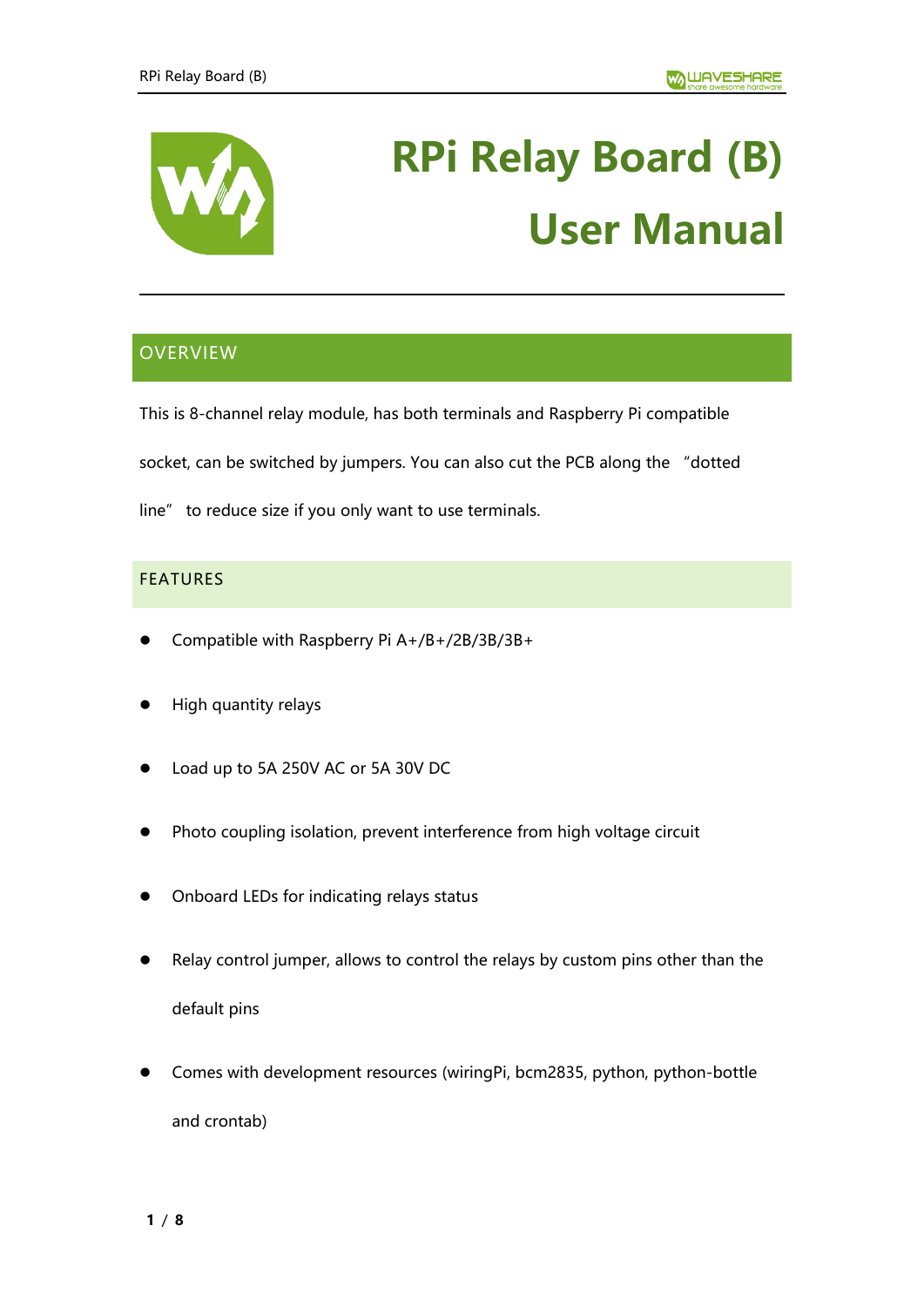# <span id="page-1-0"></span>INTERFACE

| <b>Channel</b>  | <b>RPI pin</b> | wiringPi        | <b>BCM</b> | <b>Description</b> |
|-----------------|----------------|-----------------|------------|--------------------|
| CH <sub>1</sub> | 29             | P21             | 5          | Channel 1          |
| CH <sub>2</sub> | 31             | P22             | 6          | Channel 2          |
| CH <sub>3</sub> | 33             | P23             | 13         | Channel 3          |
| CH <sub>4</sub> | 36             | P27             | 16         | Channel 4          |
| CH <sub>5</sub> | 35             | P24             | 19         | Channel 5          |
| CH <sub>6</sub> | 38             | P <sub>28</sub> | 20         | Channel 6          |
| CH <sub>7</sub> | 40             | P <sub>29</sub> | 21         | Channel 7          |
| CH <sub>8</sub> | 37             | P <sub>25</sub> | 26         | Channel 8          |

**【Note】The silk printing on PCB are BCM2835 codes**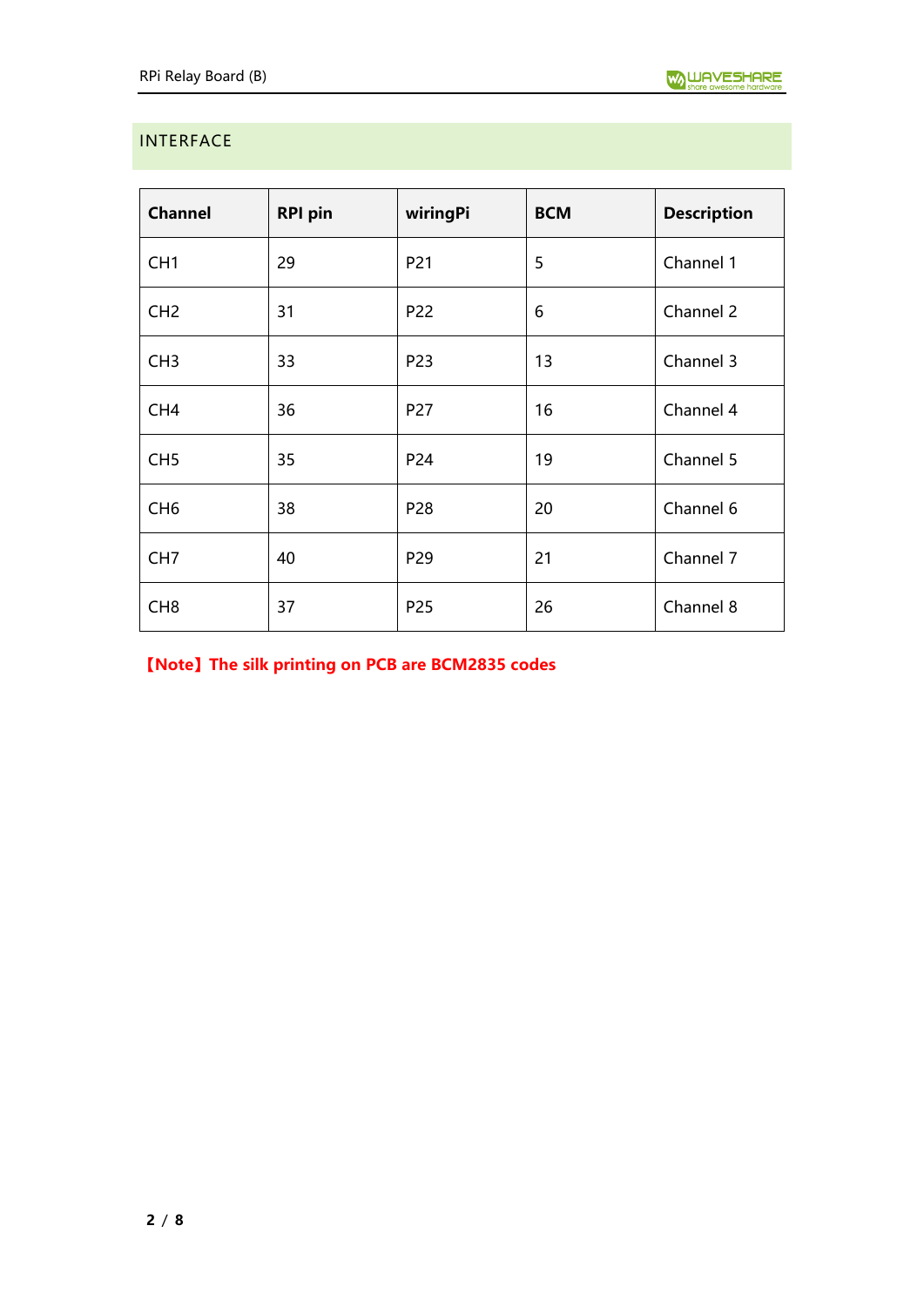# HOW TO USE

We only provide demo code for Raspberry Pi. The codes we provide are bcm2835,

WiringPi, python, python-bottle and contab.

Development board: Raspberry Pi

For all codes, hardware connection is same. Which you can refer to [Interface](#page-1-0) part.

BCM2835 CODE

1. Files description

Execute command **ls** to list the files on demo code (downloaded from Waveshare

Wiki)

#### pi@raspberrypi:~/RPi Relay Board B/bcm2835 \$ ls **Relay demo** Relay demo.c Relay demo.o Makefile

Makefile: You need to execute **sudo make clean** and then **sudo make** to

recompile code if you change codes.

Relay\_demo: Executable files

Relay\_demo.c: Sources code of this project.

Relay\_demo.o: Object files

- 2. Running code with command: **sudo ./Relay\_demo**
- 3. Expected result:

The relays will close one by one, and then open. Every relay has one indicator, you

can judge their states by the indicatos. Press Ctrl+C to stop process.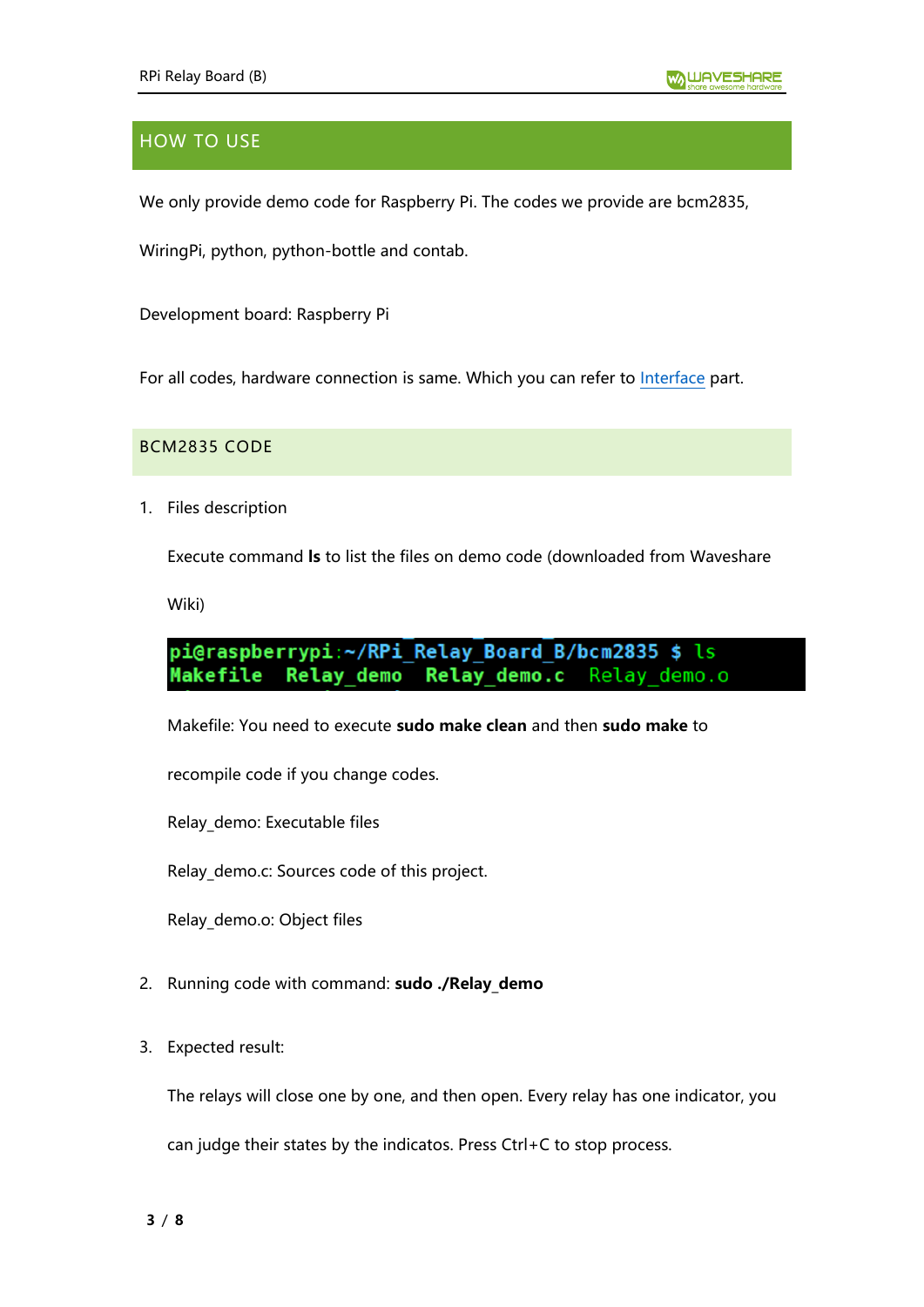#### WIRINGPI CODE

1. Files description

Execute command **ls** to list the files

pi@raspberrypi:~/RPi Relay Board B/wiringPi \$ ls Makefile **Relay demo** Relay demo.c Relay demo.o

Makefile: You should execute command sudo make clean and then sudo make to

generate new executable file if you modify codes.

Relay\_demo: Executable files

Relay demo.c: Sources code of this project.

Relay\_demo.o: Object files

- 2. Running code with command: **sudo ./Relay\_demo**
- 3. Expected result:

The relays will close one by one, and then open. Every relay has one indicator, you

can judge their states by the indicatos. Press Ctrl+C to stop process.

#### PYTHON CODE

1. Files description

Execute command **ls** to list the files

pi@raspberrypi:~/RPi Relay Board B/python \$ ls Relay\_demo.py

relay\_demo.py: Sources code, includes all the control codes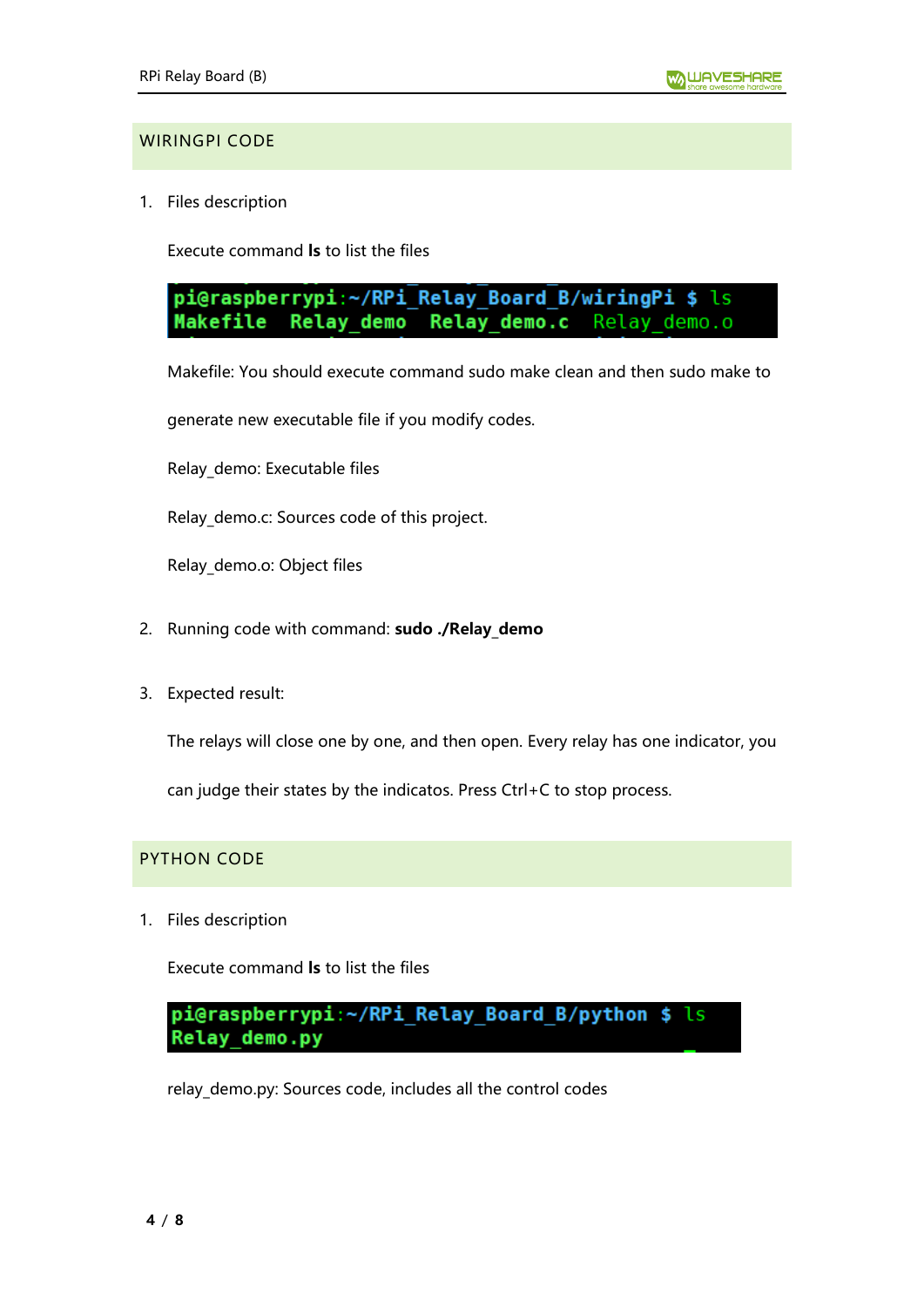#### 2. Expected result:

The relays will close one by one, and then open. Every relay has one indicator, you

can judge their states by the indicatos. Press Ctrl+C to stop process.

### PYTHON-BOTTLE CODE

1. python-bottle

Bottle is a lightweight, efficient micro Python Web framework. It is distributed as a single file module and has no dependencies other than the Python Standard Library.

2. Install python-bottle

#### **sudo apt-get install python-bottle**

3. Files description

Execute command ls to list files

pi@raspberrypi:~/RPi Relay Board B/python-bottle \$ ls jquery-3.3.1.js index.html main.py

index.html: HTML file, source code of web page

jquery-3.3.1.js: source file of jquery. jquery is a JavaScript library, it makes

JavaScript programming much simpler with many function modules which could

be directly called when using.

main.py: Source code of controlling. It receives data from web page and control IO

to control relays according to these data.

**4.** Running project: **sudo python mian.py**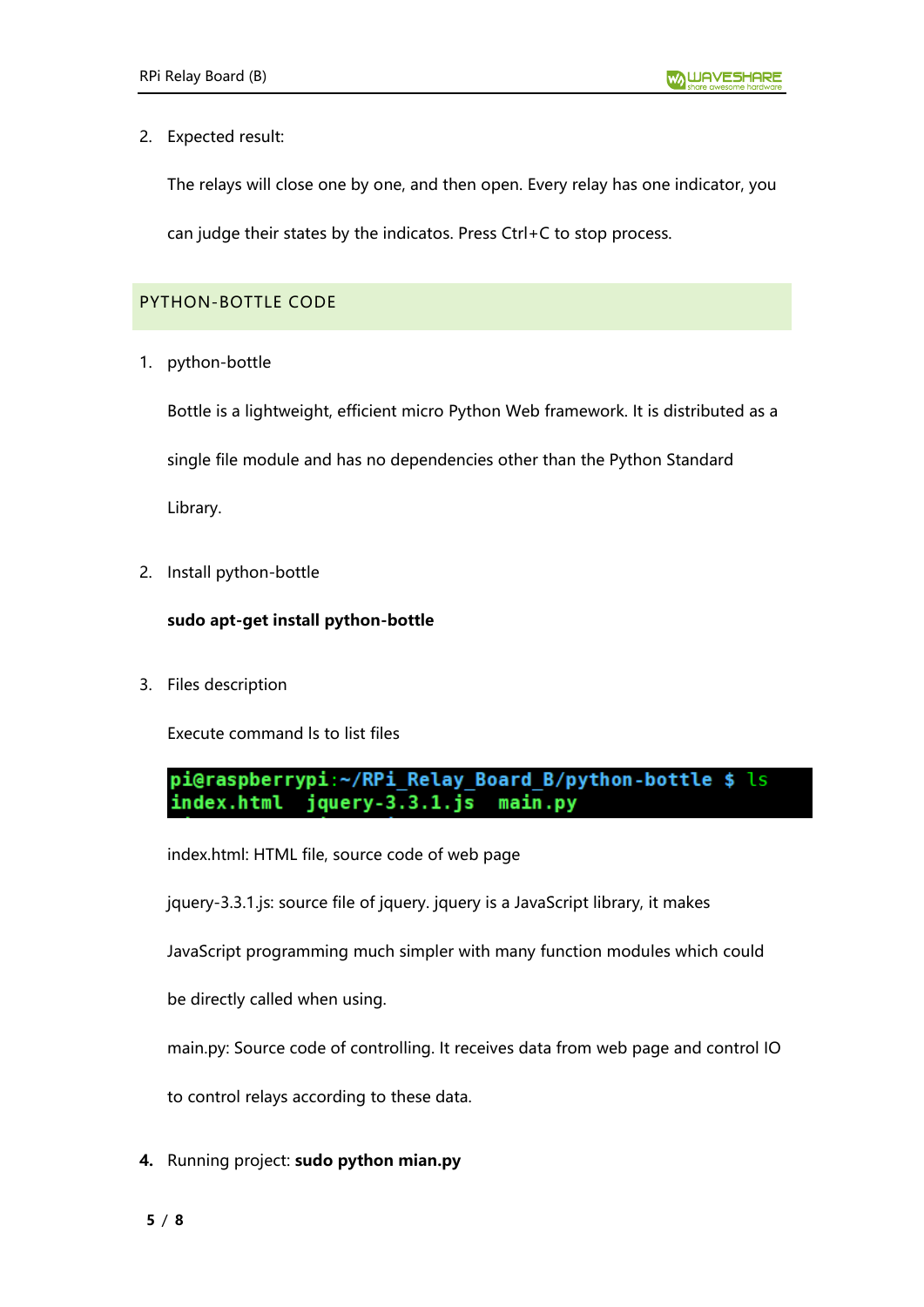#### 5. Expected result:

Running code, and type IP address of Raspberry Pi to browser to open the web page, port is 8080. Then you can open the web page which has control buttons for 8 relays as below, you can press these buttons to control relays.

| Ø web relay |                                           | O | web relay<br>Ø                     |  |
|-------------|-------------------------------------------|---|------------------------------------|--|
|             | <b>Controlling the Relay with the web</b> |   | Controlling the Relay with the web |  |
|             | Relay1                                    |   | <b>Relay1</b>                      |  |
|             | <b>Relay2</b>                             |   | <b>Relay2</b>                      |  |
|             | <b>Relay3</b>                             |   | <b>Relay3</b>                      |  |
|             | Relay4                                    |   | Relay4                             |  |
|             | <b>Relay5</b>                             |   | Relay <sub>5</sub>                 |  |
|             | Relay6                                    |   | Relay6                             |  |
|             | Relay7                                    |   | Relay7                             |  |
|             | Relay <sub>8</sub>                        |   | <b>Relay8</b>                      |  |

### CRONTAB CODE

1. crontab

crontab are Unix command, used to create periodically executed crontab

commands. Such command will read command from standard input devices and

save to "crontab" file for further use.

2. Files description

Execute command **ls** to list the files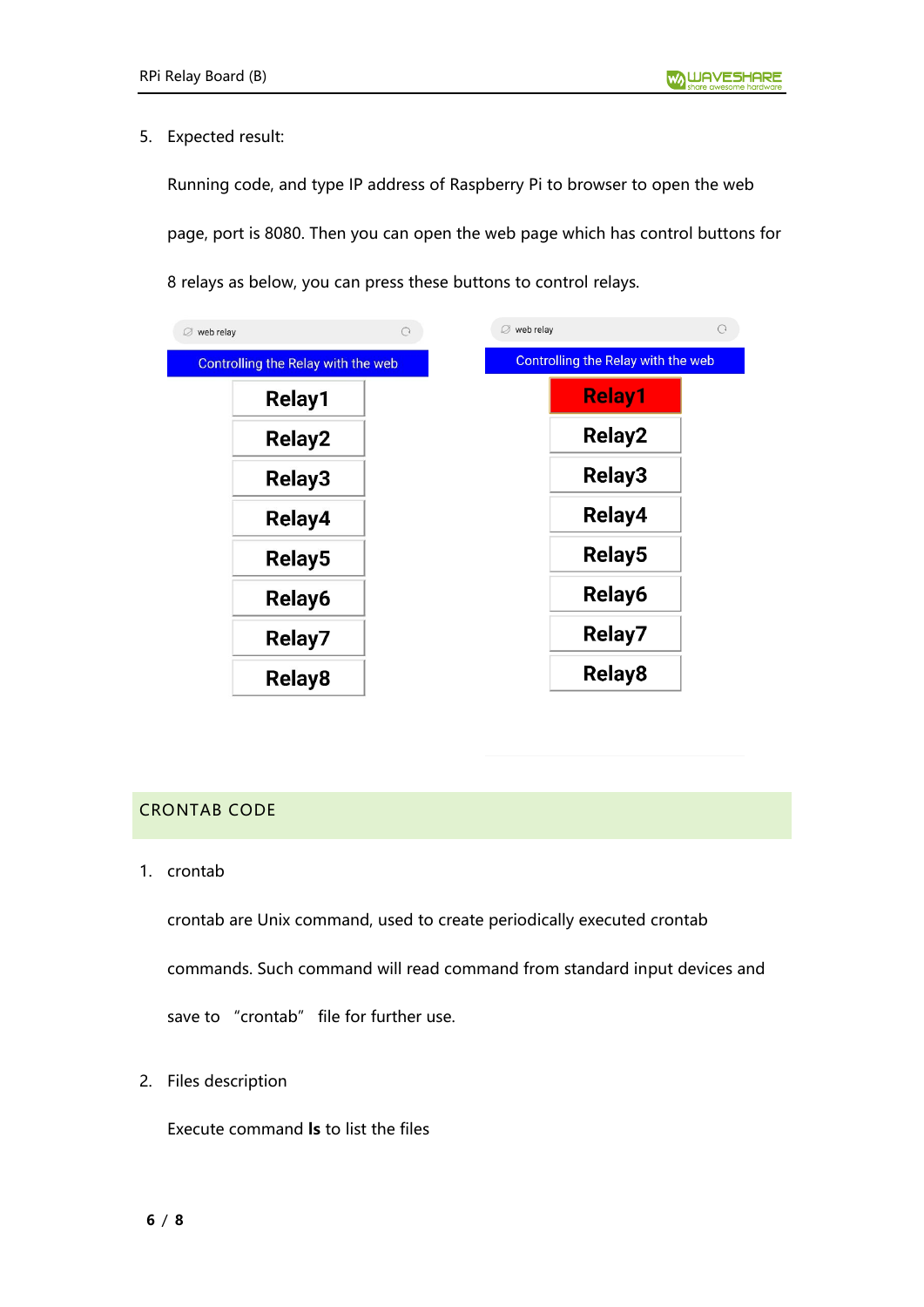#### pi@raspberrypi:~/RPi Relay Board B/crontab \$ main.pv Relay\_status.txt

mian.py: source file which includes all control codes. Its main function is to read last relay data from Relay status.txt file, control replay according to the data and

then save current register data to Relay\_status.txt

Relay\_status.txt: Files for saving status data of every relay

3. running code

Enter crontab directory, use **pwd** command to confirm the current path of

directory. Change parameter "dir" to current path on main.py. Don't forget to

add Relay status.txt at the end of path

Execute command **sudo crontab -e** to open crontab configure file. Append

statement to the end of file:

#### **\*/1 \* \* \* \* sudo python /home/pi/RPi\_Relay\_Board\_B/crontab/main.py**

#### 【Note】don't forget to change the path to correct one.

save and exit

m h dom mon dow command \* \* \* \* sudo python /home/pi/RPi Relay Board B/crontab/main.py

This statement is used to run the main.py every minutes

Execute command **sudo /etc/init.d/cron restart** to restart crontab service

4. Expected result:

After restarting, crontab service is go to effect, and module will open one relay

every minute, if all relays were opened, it turn to close one relay every minute,

keep looping.